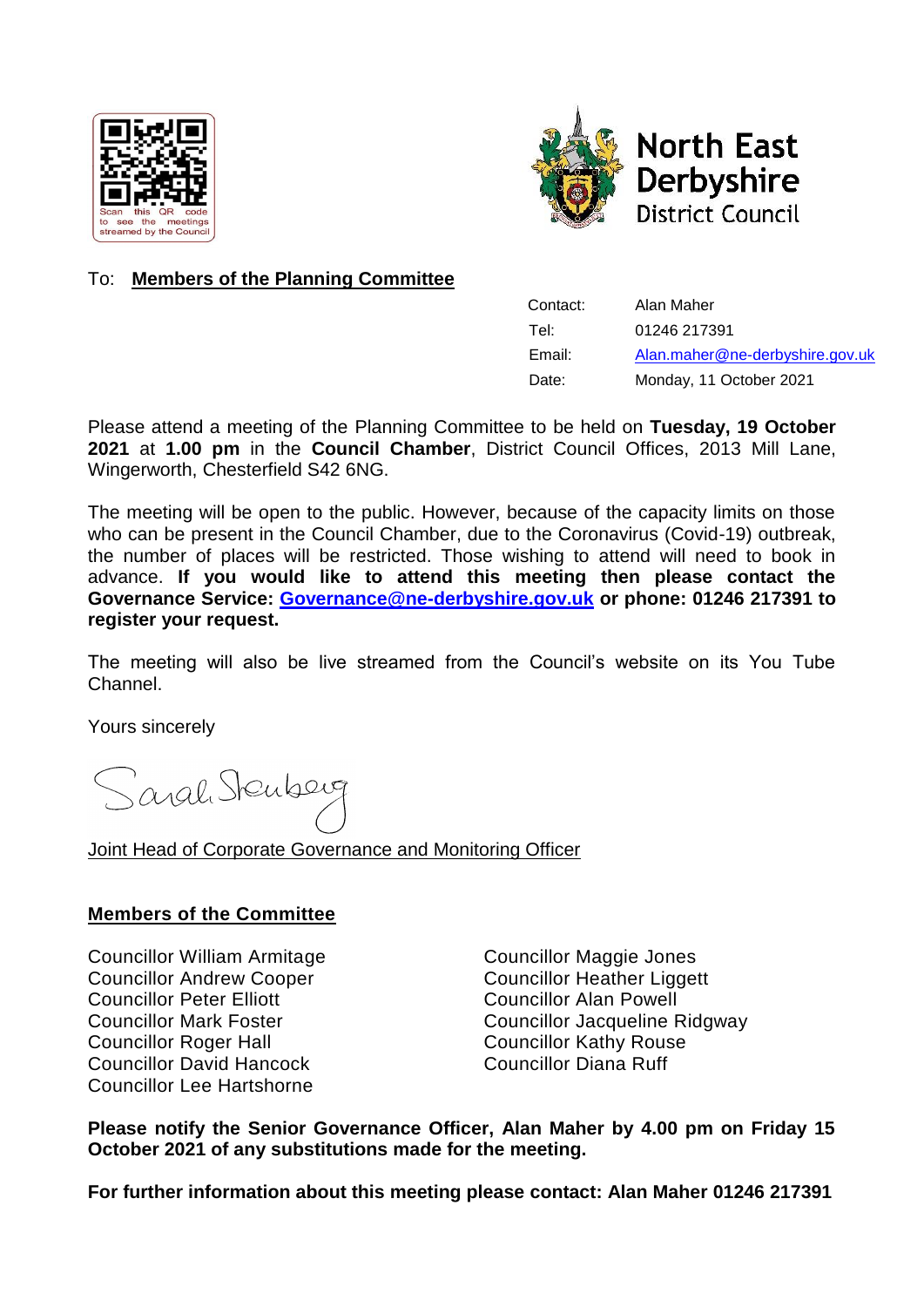### **1 Apologies for Absence and Substitutions**

To receive any apologies for absence and notices of substitutions from Members.

#### **2 Declarations of Interest**

Members are requested to declare the existence and nature of any disclosable pecuniary interests and/or other interests, not already on their register of interests, in any item on the agenda and withdraw from the meeting at the appropriate time.

#### **3 Minutes of Last Meeting** (Pages 4 - 10)

To approve as a correct record and the Chair to sign the Minutes of Planning Committee held on 21 September 2021.

### **4 NED/21/00938/FL - BRACKENFIELD** (Pages 11 - 25)

Demolition of two polytunnels and erection of one dwelling (revised scheme of 20/01272/FL) at land to the north of School Farm Church Land and south of Conlands, Carr Lane, Brackenfield

(Planning Manager – Development Management)

### **5 NED/21/00914/FL - ASHOVER** (Pages 26 - 35)

Spreading of soil on agricultural land to raise land levels at a field to the north of Grange Barn, Milken Lane, Far Hill, Ashover.

(Planning Manager – Development Management)

#### **6 Tree Preservation Orders - ASHOVER** (Pages 36 - 44)

To advise Planning Committee of the making, provisionally, of Tree Preservation Orders 280, 281, 282 and 283 on various areas of trees and a woodland at Ashover.

(Planning Manager – Development Management)

### **7 Late Representations - Summary Update Report**

(Planning Manager – Development Management) TO FOLLOW

#### **8 Section 106 (Legal) Agreements Update** (Pages 45 - 56)

To provide an update and detailed breakdown of all current Section 106 (Legal) Agreements.

(Planning Manager – Development Management)